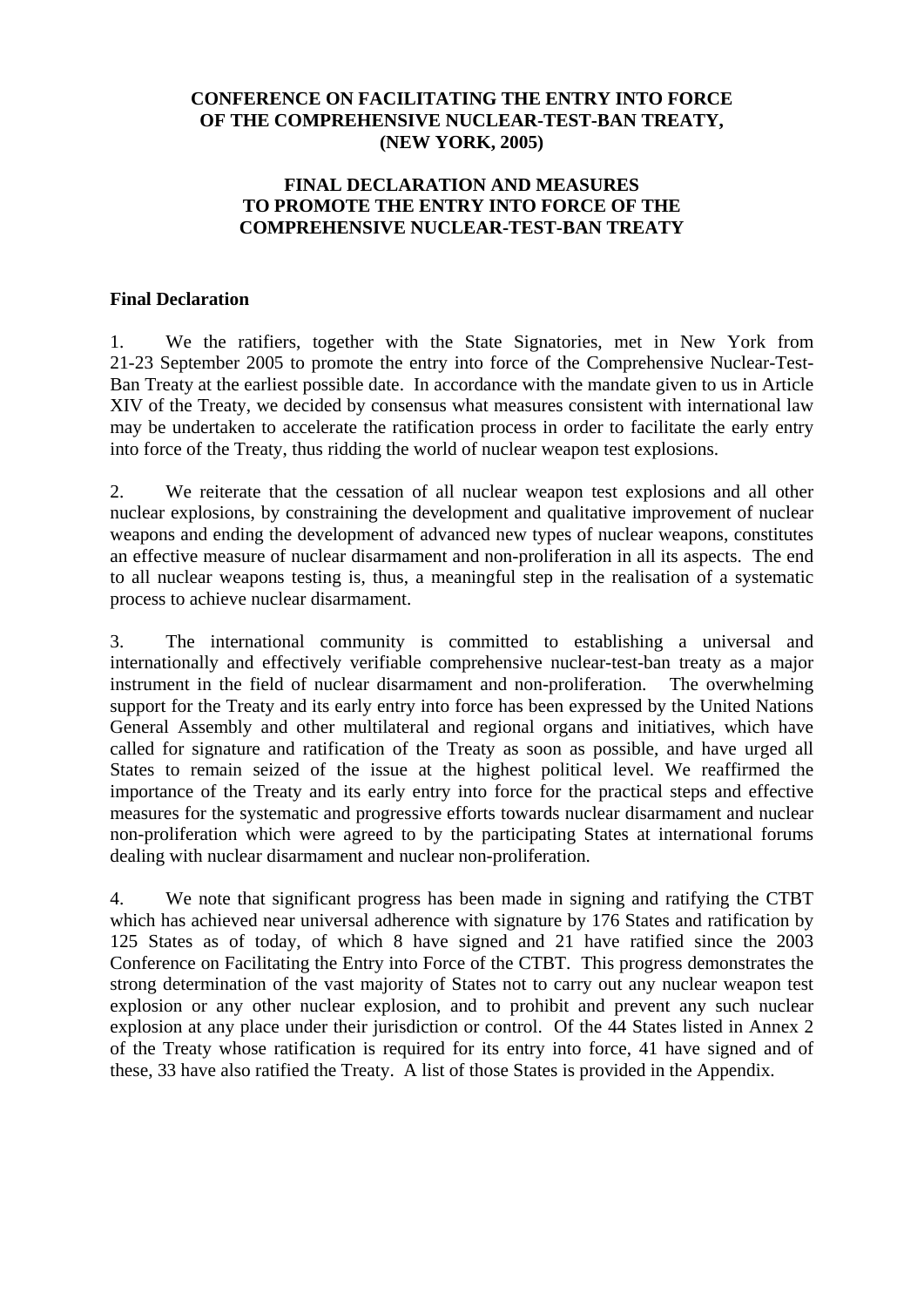5. Despite the progress made and the near universal international support that exists for the Treaty, we note with concern that it has not entered into force nine years after its opening for signature on 24 September 1996. Relevant international developments since the 2003 Conference on Facilitating the Entry into Force of the CTBT make entry into force of the Treaty more urgent today than ever before, within the broader framework of multilateral disarmament, arms control and non-proliferation efforts. We renew our strong conviction that entry into force of the CTBT will enhance international peace and security.

6. We call upon all States which have not yet done so, to sign and ratify the Treaty without delay, in particular, those States whose ratification is needed for entry into force. We strongly encourage such Annex 2 States to take individual initiatives to ratify the Treaty. We also commend efforts to create conditions facilitating ratification by such Annex 2 States, including confidence building measures through which such States could be encouraged to consider, as an option, ratifying the Treaty in a coordinated manner. At the same time, we renew our commitment to work for universal ratification of the Treaty and its early entry into force.

7. We recognise the extensive range of bilateral and joint outreach efforts by signatories and ratifiers to encourage and assist States which have not yet signed and ratified the Treaty to do so, and agreed to intensify our efforts to encourage ratification. We expressed appreciation for the efforts of the Special Representative in promoting entry into force of the Treaty, and agreed that he should continue to support the Article XIV Coordinator.

8. In accordance with the letter and spirit of the Treaty, we reaffirm our firm determination to end nuclear weapon test explosions and any other nuclear explosions. We call upon all States not to carry out such explosions. Continuing and sustained voluntary adherence to a moratorium is of the highest importance, but does not have the same effect as the entry into force of the Treaty, which offers the global community the prospect of a permanent and legally binding commitment to end nuclear weapon test explosions or any other nuclear explosions. We reaffirm our commitment to the Treaty's basic obligations and call on all States to refrain from acts which would defeat the object and purpose of the Treaty pending its entry into force.

9. We reaffirmed our strong belief that it is essential to maintain momentum in building all elements of the verification regime, which will be capable of verifying compliance with the Treaty at its entry into force. The verification regime will be unprecedented in its global reach after entry into force of the Treaty and will thereby ensure confidence that States are maintaining their Treaty commitments. In this context, we will continue to provide the support required to enable the Preparatory Commission for the Comprehensive Nuclear-Test-Ban Treaty Organization to complete all its tasks in the most efficient and cost-effective way including the On-Site Inspection programme and the progressive development and coverage of the International Monitoring System which will be capable of meeting the verification requirements of the Treaty at its entry into force.

10. We agree that in addition to its essential function, the CTBT verification system currently being built up would be capable of bringing scientific and civil benefits, including for tsunami warning systems and possibly other disaster alert systems. We will continue to consider ways to ensure that these benefits can be broadly shared by the international community in conformity with the Treaty.

11. We reaffirm our determination to continue to work towards early entry into force of the Treaty and to this end adopt the following measures.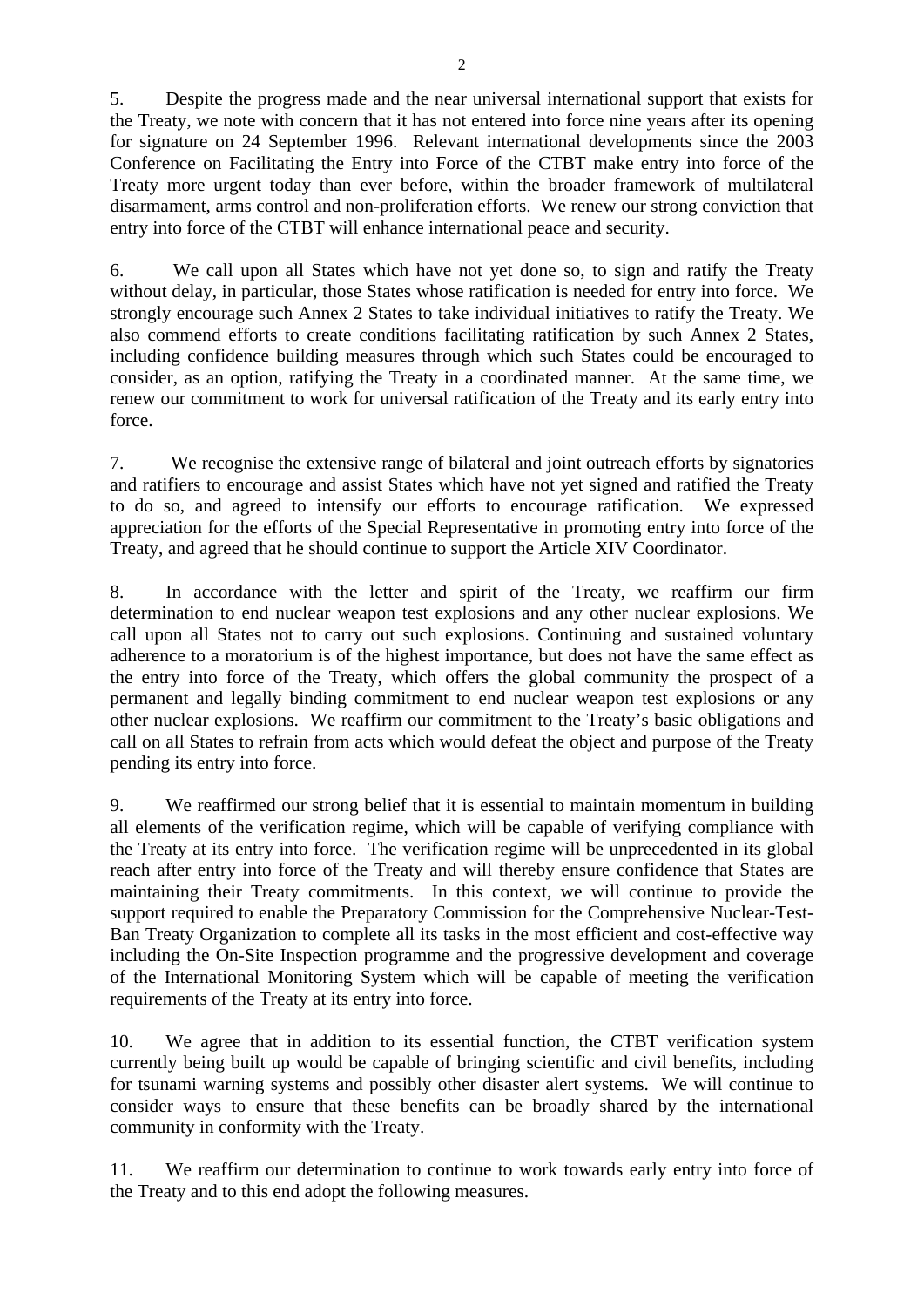# **Measures to Promote the Entry into Force of the Comprehensive Nuclear-Test-Ban Treaty**

Convinced of the importance of achieving universal adherence to the Treaty, we:

(a) Will spare no efforts and use all avenues open to us in conformity with international law to encourage further signature and ratification of the Treaty, and urge all States to sustain the momentum generated by this Conference to remain seized of the issue at the highest political level;

(b) Support and encourage bilateral, regional and multilateral initiatives by interested countries and the Preparatory Commission for the Comprehensive Nuclear-Test-Ban Treaty Organization to promote the entry into force of the Treaty;

(c) Agree that ratifying States will continue the practice of selecting one of their number as a coordinator to promote cooperation, through informal consultations with all interested countries, aimed at promoting further signatures and ratifications;

(d) Will maintain a contact list of countries among ratifiers which volunteer to assist the coordinator in various regions in promoting activities enhancing the entry into force of the Treaty;

(e) Agree that the Special Representative appointed following the 2003 Conference on Facilitating the Entry into Force of the CTBT, will continue to assist the coordinating State in the performance of its function in promoting the entry into force of the Treaty;

(f) Recommend that ratifying States will consider establishing a trust fund, financed through voluntary contributions, to support an outreach programme for promoting the Treaty;

(g) Encourage the organization of regional seminars in conjunction with other regional meetings in order to increase the awareness of the important role that the Treaty plays;

(h) Call upon the Preparatory Commission for the Comprehensive Nuclear-Test-Ban Treaty Organization to continue its international cooperation activities and organizing workshops, seminars and training programmes in the legal and technical fields;

(i) Call upon the Preparatory Commission for the Comprehensive Nuclear Test-Ban-Treaty Organization to continue promoting understanding of the Treaty and demonstrating, on a provisional basis, the benefits of the civil and scientific applications of the verification technologies, inter alia, in such areas as environment, earth science and technology, tsunami warning systems and possibly other disaster alert systems;

(j) Recommend that the Provisional Technical Secretariat continue to provide States with legal assistance with respect to the ratification process and implementation measures and, in order to enhance these activities and their visibility, maintain a contact point for the exchange and dissemination of relevant information and documentation;

(k) Request the Provisional Technical Secretariat to continue to act as a 'focal point' where information about activities undertaken by ratifiers and signatories is collected in order to assist in promoting the entry into force of the Treaty;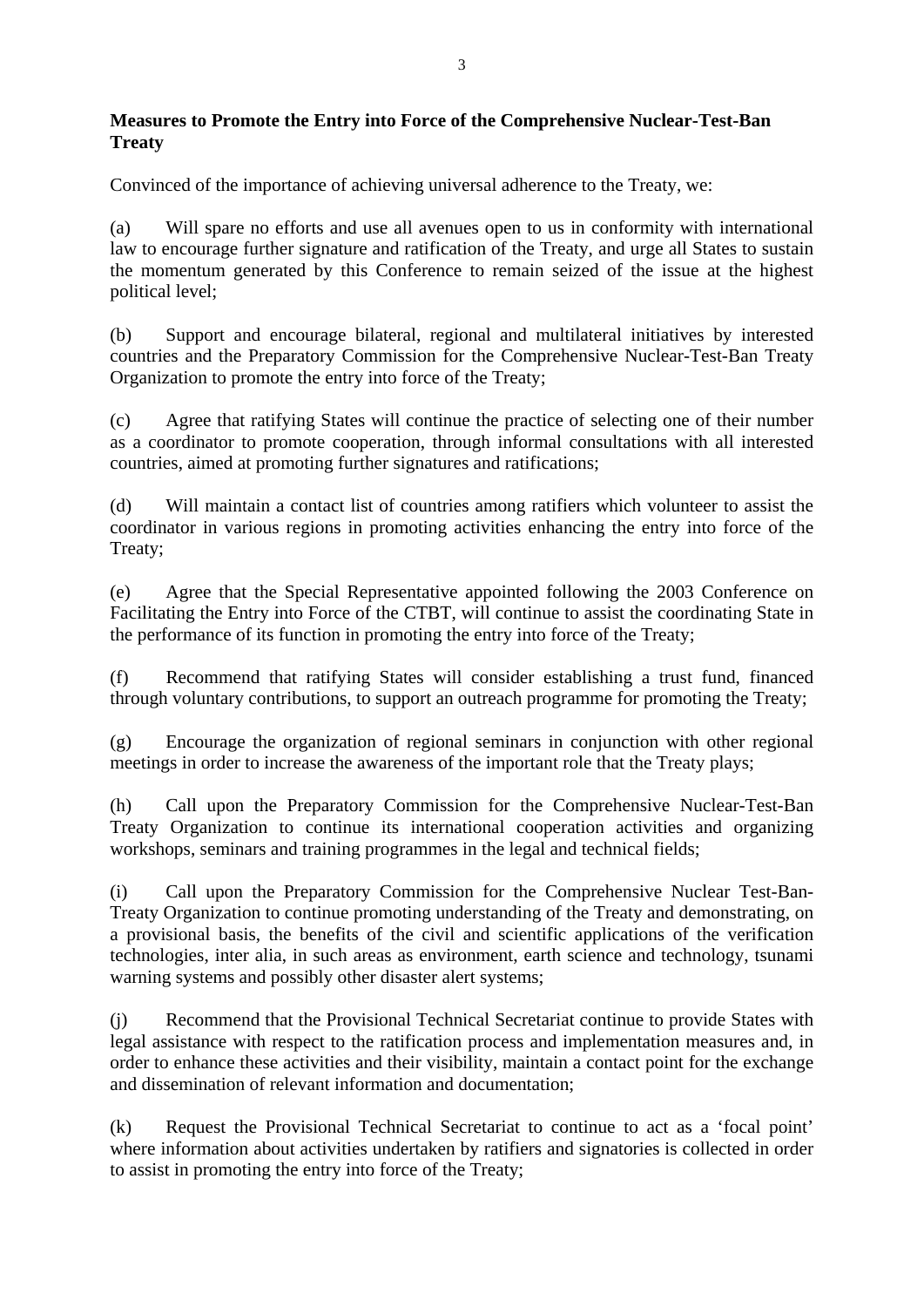(l) Encourage cooperation with non-governmental organizations and other elements of civil society to raise awareness of and support for the Treaty and its objectives, as well as the need for its early entry into force.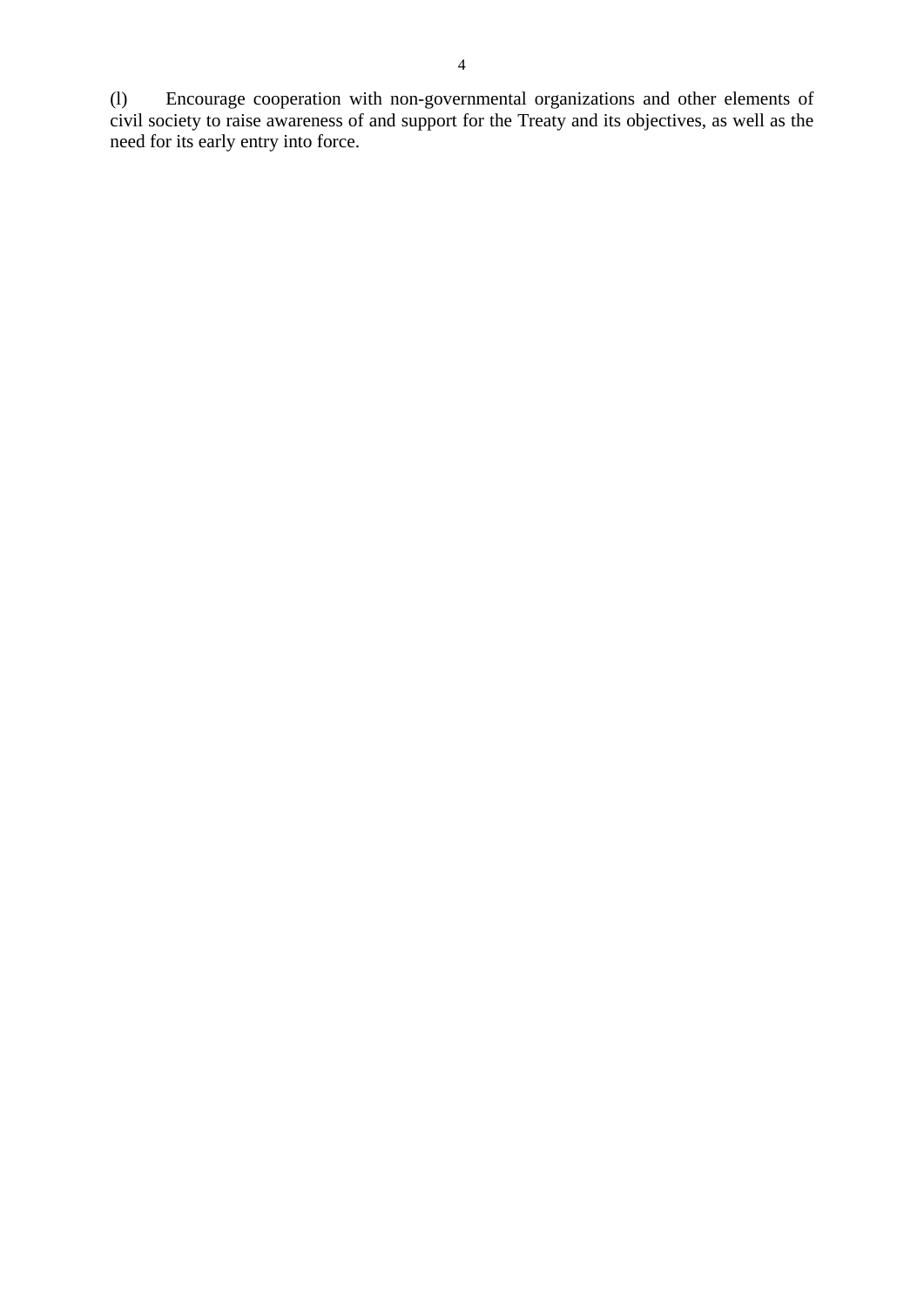# **Appendix to the Final Declaration and Measures to Promote the Entry into Force of the Comprehensive Nuclear-Test-Ban Treaty**

### **List of States**

### **A. States which have ratified the Treaty**

| Afghanistan         | Estonia             | Maldives                  | San Marino                  |
|---------------------|---------------------|---------------------------|-----------------------------|
| Albania             | Fiji                | Mali                      | Senegal                     |
| Algeria             | Finland             | Malta                     | Serbia and Montenegro       |
| Argentina           | France              | Mauritania                | Seychelles                  |
| Australia           | Gabon               | Mexico                    | Sierra Leone                |
| Austria             | Georgia             | Micronesia (Federated     | Singapore                   |
| Azerbaijan          | Germany             | States of)                | Slovakia                    |
| Bahrain             | Greece              | Monaco                    | Slovenia                    |
| Bangladesh          | Grenada             | Mongolia                  | South Africa                |
| <b>Belarus</b>      | Guyana              | Morocco                   | Spain                       |
| Belgium             | <b>Holy See</b>     | Namibia                   | Sudan                       |
| <b>Belize</b>       | Honduras            | Nauru                     | Sweden                      |
| Benin               | Hungary             | <b>Netherlands</b>        | Switzerland                 |
| <b>Bolivia</b>      | Iceland             | New Zealand               | Tajikistan                  |
| <b>Botswana</b>     | <b>Ireland</b>      | Nicaragua                 | The former Yugoslav         |
| <b>Brazil</b>       | Italy               | Niger                     | Republic of                 |
| Bulgaria            | Jamaica             | Nigeria                   | Macedonia                   |
| <b>Burkina Faso</b> | Japan               | Norway                    | Togo                        |
| Cambodia            | Jordan              | Oman                      | Tunisia                     |
| Canada              | Kazakhstan          | Panama                    | Turkey                      |
| Chile               | Kenya               | Paraguay                  | Turkmenistan                |
| Cook Islands        | Kiribati            | Peru                      | Uganda                      |
| Costa Rica          | Kuwait              | Philippines               | Ukraine                     |
| Côte d'Ivoire       | Kyrgyzstan          | Poland                    | <b>United Arab Emirates</b> |
| Croatia             | Lao People's        | Portugal                  | United Kingdom of           |
| Cyprus              | Democratic Republic | Qatar                     | Great Britain and           |
| Czech Republic      | Latvia              | Republic of Korea         | Northern Ireland            |
| Democratic Republic | Lesotho             | Romania                   | United Republic of          |
|                     | Libyan Arab         |                           |                             |
| of the Congo        | Jamahiriya          | <b>Russian Federation</b> | Tanzania                    |
| Denmark             | Liechtenstein       | Rwanda                    | Uruguay                     |
| Djibouti            | Lithuania           | Saint Kitts and Nevis     | Uzbekistan                  |
| Ecuador             | Luxembourg          | Saint Lucia               | Vanuatu                     |
| El Salvador         | Madagascar          | Samoa                     | Venezuela                   |
| Eritrea             |                     |                           |                             |